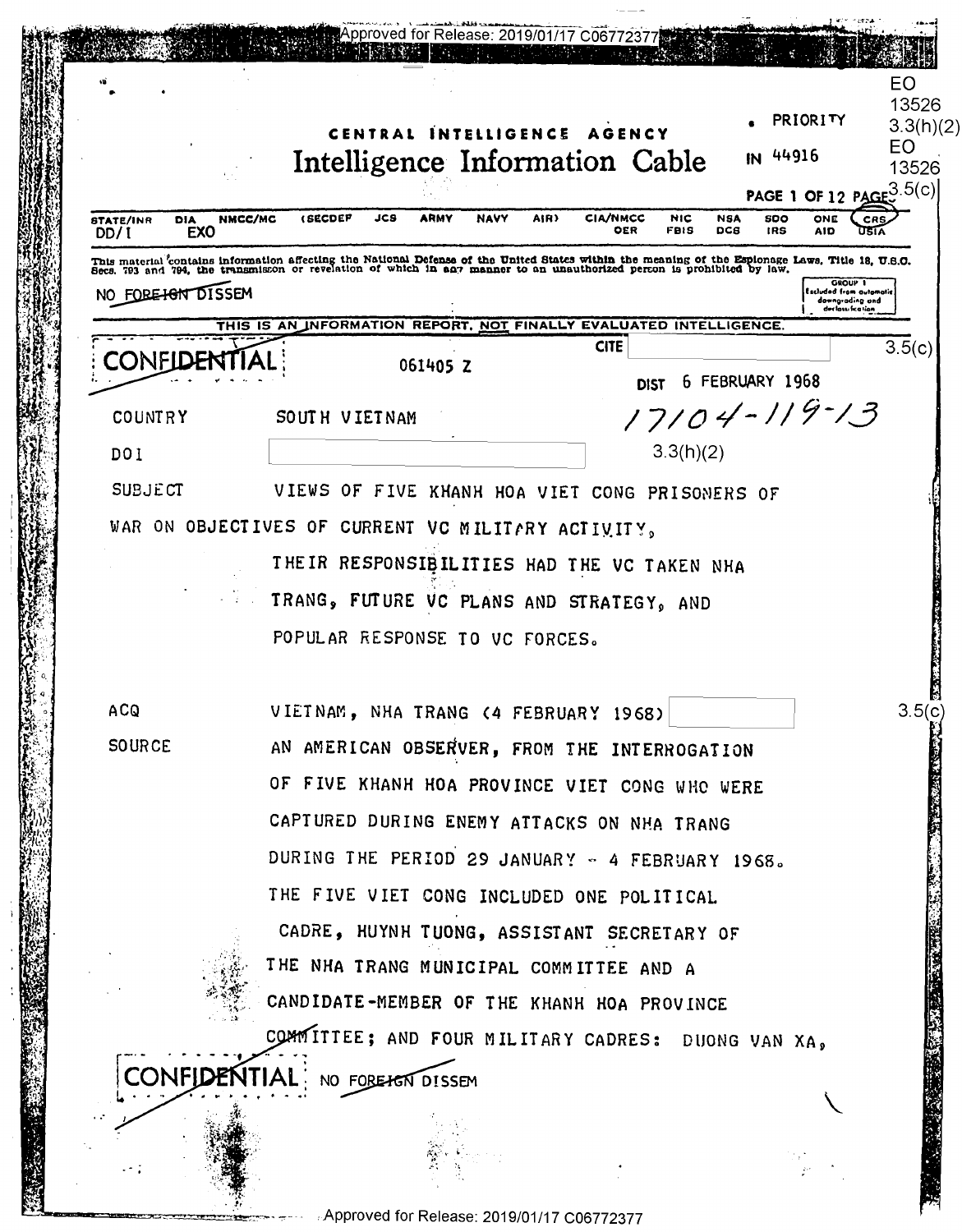| IN |  | 44916 |
|----|--|-------|
|----|--|-------|

**PAGE 2 OF 12 PAGES**  \* PAGE 2 OF 12 PAGES

 $\mathcal{L}$ .··.:-( 3.5(c)

.f ,  $\sim$ {-

*J*;<br>*C*-O-N-F-I-D-E-N-I-I-A-L<br>*(dissem controls)* C-O-N-F-I-D-E-N-T-I-A-L NO FOREHGIV DISSEM cation) (dine-m cannon)

 $\left[\begin{smallmatrix} 1 & 0 & 0 \\ 0 & 0 & 0 \\ 0 & 0 & 0 \end{smallmatrix}\right]$ ; -i:,•,·  $\mathbb{S}^r \times \mathbb{R}^r$  $\frac{1}{2}$ .' I

> '\  $\begin{matrix} \cdot & \cdot & \cdot \cdot \\ \cdot & \cdot & \cdot & \cdot \\ \cdot & \cdot & \cdot & \cdot \end{matrix}$  $\cdot$  ,

> > I  $f^{\prime\prime}$  . The same  $f^{\prime\prime}$

> > > ..

'4- 1251<br>'4- 1252 r 9'

rfi' ' fi\_§%fi\_ ;' 2:".

•

 $\hat{u}$ 

NO FORE<del>IG</del>N DISSEM

**COO772377 2377 3346 SEARCH 2019/01/17 COO772377 3346** 

SENIOR LIEUTENANT, COMMANDING OFFICER OF THE NHA TRANG MUNICIPAL UNIT; LE TRONG CACH, FIRST NHA TRANG MUNICIPAL UNIT; LE TRONG CACH, FIRST LIEUTENANT, DIRECTOR GENERAL OF THE SQUAD LIEUTENANT, DIRECTOR GENERAL OF THE SQUAD LEADER TRAINING SCHOOL AND ASSISTANT COMMANDER LEADER TRAINING SCHOOL AND ASSISTANT COMMANDER FOR COMBAT AND **TRAINING** OF THE KHANH HOA FOR COMBAT AND TRAINING OF THE KHANH HOA PROVINCIAL UNIT; HUYNH CHIEU, FIRST LIEUTENANT PROVINCIAL UNIT; HUYNH CHIEU, FIRST LIEUTENANT IN THE KHANH HOA PROVINCE UNIT AND SUBSECTOR IN THE KHANH HOA PROVINCE UNIT AND SUBSECTOR ; GUERRILLA LEADER; AND NGUYEN VAN NHO, LIEUTENANT GUERRILLA LEADER; AND NGUYEN VAN NHO, LIEUTENANT AND EXECUTIVE OFFICER OF THE NHA TRANG MUNICIPAL AND EXECUTIVE OFFICER OF THE NHA TRANG MUNICIPAL  $K-90$  company.

1. L. ASKED WHAT THEY WERE TOLD THE OBJECTIVE WAS OF THE '3.' I VIET CONG CVC)/NORTH VIETNAMESE **ARMY CNVA) ATTACKS** THROUGHOUT VIET CONG (VC)/NORTH VIETNAMESE ARMY (NVA) ATTACKS THROUGHOUT SOUTH VIETNAM, WHICH BEGAN ON **29-JANUARY 1968,** THE PRISONERS SOUTH VIETNAM, WHICH BEGAN ON 29'JANUARY 1968, THE PRISONERS REPLIED AS FOLLOWS:

 $\begin{bmatrix} 1 & 1 & 1 & 1 \ 1 & 1 & 1 & 1 \end{bmatrix}$  a. HUYNH TUONG, POLITICAL CADRE: THE OBJECTIVE WAS TO SEAN A. HUYNH TUONG, POLITICAL CADRE: THE OBJECTIVE WAS<br>. TO SEIZE CONTROL OF THE CITIES, ESTABLISH A NEW GOVERNMENT WHICH WOULD INCLUDE ANY ELEMENTS OPPOSED TO PRESIDENT NGUYEN (VALUE AND THE STREET AND THE STREET AND THE STREET AND THE STREET AND THE STREET AND THE STREET AND THE STREET AND THE STREET AND THE STREET AND THE STREET AND VAN THIEU AND VICE PRESIDENT NGUYEN CAO KY, AND ASK THE<br>AMERICANS TO LEAVE SOUTH VIETNAM. AMERICANS TO LEAVE SOUTH VIETNAM.- AMERICANS TO LEAVE SOUTH VIETNAM;

AMERICANS TO LEAVE SOUTH VIETNAM.<br>B. Senior Lieutenant Duong Van XA: After Studying (1999) NO FORELGN DISSEM  $C-O-N-F-1-D-E-NFT-I-A-L$ 

> $\mathbb{S}^{n}$  ;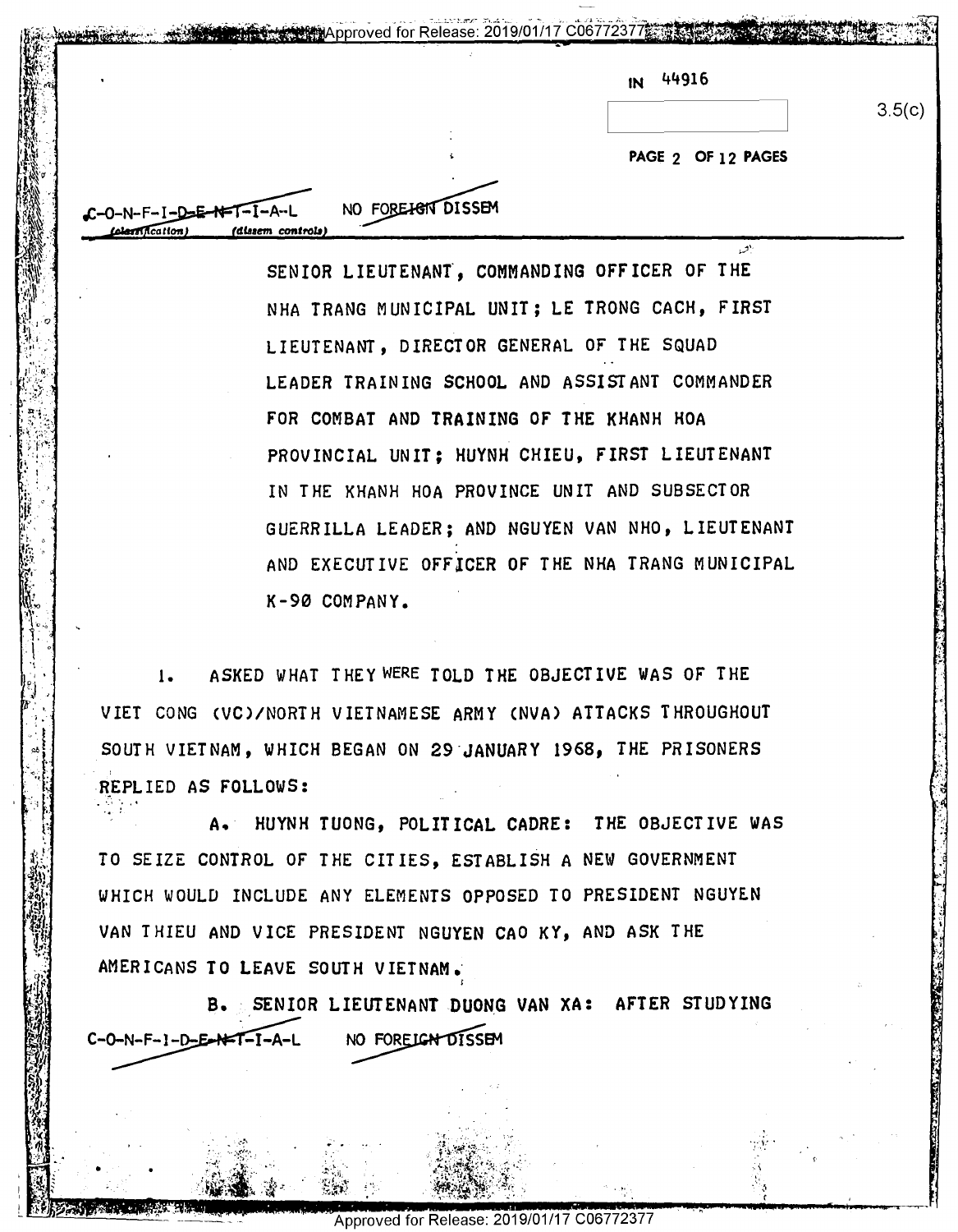| ં કે જે | 44916<br>IN        |      |
|---------|--------------------|------|
|         | PAGE 3 OF 12 PAGES | 3.50 |
|         |                    |      |

.\_ 01' . -. r J .-\_h . . .5 q" |.'i . 'v . .\_ " I . I \I I - I . . t -\_ .' ,: '  $\cdots$ .h'l' - ':":.IIII1I T. \_ ,\_ ۰, . In the case of  $\sim$ . " "I J. ; : .-, . . u. . I -**A** \_  $\mathbf{v}$ 'JI 3 f: -'.i I' -- r7" -'u",- .. : I'. "'3" :I-F,  $\cdot$  .4  $\cdot$  ".  $\mathbf{u}$ u mata u -— ... '5 **I** . -. l . b. .-. J <sup>I</sup> 'g' I'.-1-- $\sim$   $-$ . : ,. <sup>s</sup>' <sup>u</sup> '1'. ...}, n' --.1  $\cdots$  ..t  $\mathbf{W}$ jug... ,1 'r; y... . . .  $-$ I'. <sup>u</sup> ." ' .'  $\mathbf{I}$ : 'L-|Ilf' \_r . ? L . aw'. " u \_.-- - . ..-.'.',,'\_ .'T E .'\_' fir'f <sup>r</sup> " l' l- I;  $\sim$ \_ ' ' v' . 1 1 FJ  $\alpha$  .  $\alpha$ 1"". -. .-:.. . I .\_' . r . .  $\sim$   $\sim$ 72' I ''.l 'O Na 1, ." '. .. | fl: '  $\sim$   $\sim$ '. . f1": 4 .\_ b. d l I 'I n.

RESOLUTION **EXECUTION** 13 OF THE NORTH VIETNAMESE COMMUNIST PARTY ON 15 OF THE NORTH VIETNAMESE COMMUNIST PARTY ON . 20 DECEMBER **1967** AND STUDYING THE GENERAL INSTRUCTIONS TO '23 DECEMBER 1967 AND STUDYING THE GENERAL INSTRUCTIONS TO ATTACK SOUTH VIETNAM ON 20 JANUARY:1968, HE KNEW THE REASON ATTACH SOUTH VIETNAM ON 2B JANUARY21968, HE HNEV THE REASON ' FOR THE ATTACKS WAS TO SEIZE GOVERNMENT POWER. THE VC THOUGHT FOR THE ATTACKS HAS TO SEIZE GOVERNMENT POVER. THE VC THOUGHT IT WOULD BE POSSIBLE TO ATTACK SOUTH VIETNAM SUCCESSFULLY BECAUSE THE BALANCE OF FORCES BETWEEN THE GOVERNMENT AND THE BECAUSE THE BALANCE OF FORCES BETVEEN THE GOVERNMENT AND THE VC WAS FAVORABLE, THUS THE VC WOULD BE ABLE TO TAKE OVER THE GOVERNMENT IN SAIGON. BY APPLYING THE THREE -PRONGED TACTIC--  $\blacksquare$ MILITARY, POLITICAL AND PROSELYTING--THROUGHOUT THE CAMPAIGN, THE VC BELIEVED THAT THEY COULD BRING ENOUGH PRESSURE ON THE AMERICANS TO FORCE THEM TO LEAVE SOUTH VIETNAM. BY PRESSURE THE VC MEAN THE STRENGTH OF VIETNAMESE AND WORLD PRESSURE THE VC MEAN THE STRENGTH OF VIETNAMESE AND VORLD OPINION AGAINST THE AMERICAN STAND IN VIETNAM, WHICH WOULD OPINION AGAINST THE AMERICAN STAND IN VIETNAM, VHICH VOULD FORCE THE AMERICANS TO PULL OUT OF VIETNAM. FORCE THE AMERICANS TO PULL OUT OF VIETNAM.  $\begin{array}{c} \bullet \\ \bullet \end{array}$ THE VC BELIEVED THAT THEY COULD BRING ENOUGH PRESSURE ON<br>THE AMERICANS TO FORCE THEM TO LEAVE SOUTH VIETNAM. BY<br>PRESSURE THE VC MEAN THE STRENGTH OF VIETNAMS WHICH WOULD<br>OPINION AGAINST THE AMERICAN STAND IN VIETNAM.<br>FORCE

C. FIRST LIEUTENANT LE TRONG CACH: HE WAS NOT C. FIRST LIEUTENANT LE\_TRONG CACH: HE VAS NOT TOLD OF THE OBJECTIVE OR THE PURPOSE OF THE ATTACKS, BUT PERSONALLY FELT THAT IT WAS TO REGAIN THE OFFENSIVE. PERSONALLY FELT THAT IT HAS TO REGAIN THE OFFENSIVE.

*i.*  ~

*?j*   $\eta$ 

 $\frac{1}{2}$ 

'r"'n- \_'"'a...u.\_.; -\_ ,4-

 $\frac{1}{2}$ 1

> ,,  $\frac{1}{\sqrt{2}}$  .

 $C-O-N-F-I-D-E-N-T-I-A-L$ 

D. FIRST LIEUTENANT HUYNH CHIEU: HE WAS TOLD BY **De Land Little Has Told By** COLONEL HOANH, KHANH HOA PROVINCIAL UNIT COMMANDER, THAT I WAS TO REGAIN THE<br>EUTENANT HUYNH CHIEL<br>OA PROVINCIAL UNIT C<br>NO FOREHEN DISSEM COLONEL HOANH, KHANH HOA PROVINCIAL UNIT COMMANDER, THAT

> \ "i ' . 'r' .1. -'

> > a

 Tau-'1. .3, \_\ , --- -- <sup>a</sup> .' .' . . 1-" - "'a'iiESj'a. ' . ..r t" . ;" iiflggatifigain .7}. "

geii261'9/01/17C067723/FW <sup>m</sup> ... M... : A.

*,~)- --~X~--* ·•-~: .\_\_ \_\_\_\_\_ !!!!!!!1!!!11!1!!1111!!1!!!~~~-Approved for Release: 2019/01/17 C06772377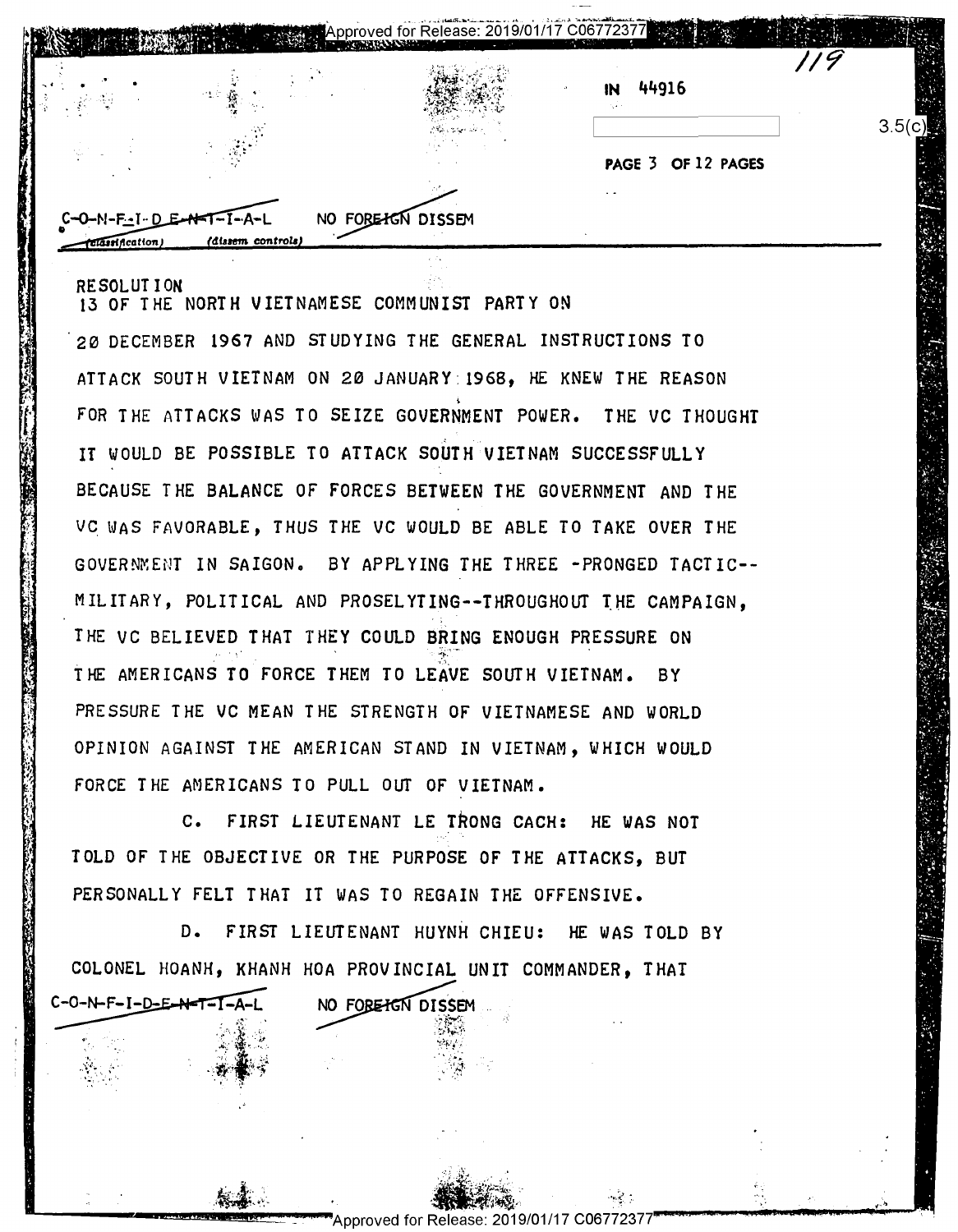Approved for Release: 2019/01/17 C06772377

IN 44916 IN #4916

**PAGE** 4 **OF 12 PAGES**  PAGE '1 OF 12 PAGES

 $\mathcal{L}$  .  $\mathcal{L}$  and  $\mathcal{L}$  and  $\mathcal{L}$  . The components of  $\mathcal{L}$  , and  $\mathcal{L}$ 

 $\cdot$   $\cdot$ 

-

. . '-

セストーン しょうしょう しょうしょう しょうしょう しゅくどう おくもちょう そくぼう 非

 $\mathcal{D}_n$  . In the set of the set of the set of the set of the set of the set of the set of the set of the set of the set of the set of the set of the set of the set of the set of the set of the set of the set of the set

. I '

I! '

, .  $\ddot{\cdot}$  – d . g

.

I ./

| $F - I = D - F - T - T - J - A - L$ | NO FORE TON DISSE |
|-------------------------------------|-------------------|
| Theation)<br>(dissem controls)      |                   |
|                                     |                   |

"

,.

"r

 $\mathcal{L}_1$  . In the contribution of  $\mathcal{L}_2$  . In the contribution of  $\mathcal{L}_1$  . In the contribution of  $\mathcal{L}_2$  . In the contribution of  $\mathcal{L}_2$  . In the contribution of  $\mathcal{L}_1$  ,  $\mathcal{L}_2$  ,  $\mathcal{L}_3$  ,  $\mathcal{L}_4$ 

 $\mathbf{I}$ 

 $\cdot$  .

r.

 $\mathbb{S}$  .

 $C = 0 - N$ 

NO FORE TON DISSEM

THE PURPOSE OF THE ATTACKS WAS TO SEIZE POWER IN SOUTH VIETNAM.

E. LIEUTENANT NGUYEN VAN NHO: COLONEL HOANH, THE E. LIEUTENANT NGUYEN VAN NHO: COLONEL HOANH, THE KHANH HOA PROVINCIAL UNIT COMMANDER, TOLD HIM THAT THERE HAD KHANH HOA PROVINCIAL UNIT CONNANDER, TOLD HIM THAT THERE HAD BEEN INSTRUCTIONS FOR A GENERAL ASSAULT AND UPRISING. THE PURPOSE OF THE ASSAULT WAS TO SEIZE POWER AND "ASK" U.S. PURPOSE OF THE ASSAULT HAS TO SEIZE POUER AND "ASK"U.s. TROOPS TO RETREAT FROM VIETNAM. HE HIMSELF BELIEVED THAT TROOPS TO RETREAT FRON UIETNAN. HE HINSELF BELIEVED THAT ONE OF THE PURPOSES OF' THE ATTACKS WAS TO GAIN VICTORIES IN ONE OF THE PURPOSES OF THE ATTACKS HAS TO GAIN VICTORIES IN BATTLE FOR THE VC SO THAT THE VC WOULD BE IN A GOOD POSITION BATTLE FOR THE vc so THAT THE vC HOULD BE IN A GOOD POSITION FOR PEACE TALKS. WE PURPOSE OF THE ATTACKS WAS TO SET AT ALL MORE 4 OF 12 PAGES<br>
THE PURPOSE OF THE ATTACKS WAS TO SETZE POWER IN SOUTH VIETNAM.<br>
THE PURPOSE OF THE ATTACKS WAS TO SETZE POWER IN SOUTH VIETNAM.<br>
SEEN INSTRUCTIONS FOR A GENE

2. WHEN ASKED WHAT FUTURE CONTINUING RESPONSIBILITIES 2. NHEN ASKED NHAT FUTURE CONTINUING RESPONSIBILITIES EACH OF THEM WERE GIVEN BEYOND THE IMMEDIATE ATTACK ORDER, IHE PRISONERS REPLIED AS FOLLOWS:

A• HUYNH- TUONG: HE WAS TO ORGANIZE FOOD SUPPL,IES A. HUYNH TUONG: HE HAS TO ORGANIZE FOOD SUPPLIES FOR THE CITY OF NHA TRANG. (INTERROGATOR'S COMMENT: IN VIEW  $\frac{M}{M}$  OF HIS POSITION WITH THE VC, TUONG PROBABLY HAD GREATER  $\mathbb{R}^3$  RESPONSIBILITIES THAN THIS.)

B. S<sup>E</sup>NIOR LIEUTENANT XA: HE HAD NO ORDERS OR iNSTRUCTIONS FOW FUTURE OPERATIONS IF' THE ATTACK ON NHA TRANG WAS SUCCESSFUL. HE WAS TOLD, HOWEVER, THAT HE WOULD BE IN CHARGE OF THE MILITARY IN THE CITY. IF THE ATTACK FAILED, E OPERATIONS IF THE ATTACK ON NHAND STOLD, HOWEVER, THAT HE WOULD BET IN THE CITY. IF THE ATTACK FAIL  $\mathbb{R}^3$  B. SENIOR LIEUTENANT XA: HE HAD NO ORDERS OR  $\mathbb{Z}^{\mathbb{N}}_{\mathbb{N}}$  . INSTRUCTIONS FOR FUTURE OPERATIONS IF THE ATTACK ON NHA TRANG C-O-N-F-I-D-E-N-T-I-A-L NO FORETGN DISSEM

.'J 'FI-"P<"1'\'- ' '

. \_. .

I

. . **.** . . .

. -. '

I '-

. .mr -\_ \_ \_ r' ,1  $\sim$  1  $\sim$  1  $\sim$  1  $\sim$  1  $\sim$  1  $\sim$  1  $\sim$  1  $\sim$  1  $\sim$  1  $\sim$  1  $\sim$  1  $\sim$  1  $\sim$  1  $\sim$  1  $\sim$  1  $\sim$  1  $\sim$  1  $\sim$  1  $\sim$  1  $\sim$  1  $\sim$  1  $\sim$  1  $\sim$  1  $\sim$  1  $\sim$  1  $\sim$  1  $\sim$  1  $\sim$  1  $\sim$  1

C -'-J"'- .\_' <sup>a</sup> ' ' -'I I " ' - '- '

'-.

I '

'.-J-' .\_. . <sup>A</sup>

4.3' . 1.3' . 1.3' . 1.3' . 1.3' . 1.3' . 1.3' . 1.3' . 1.3' . 1.3' . 1.3' . 1.3' . 1.3' . 1.3' . 1.3' . 1.3'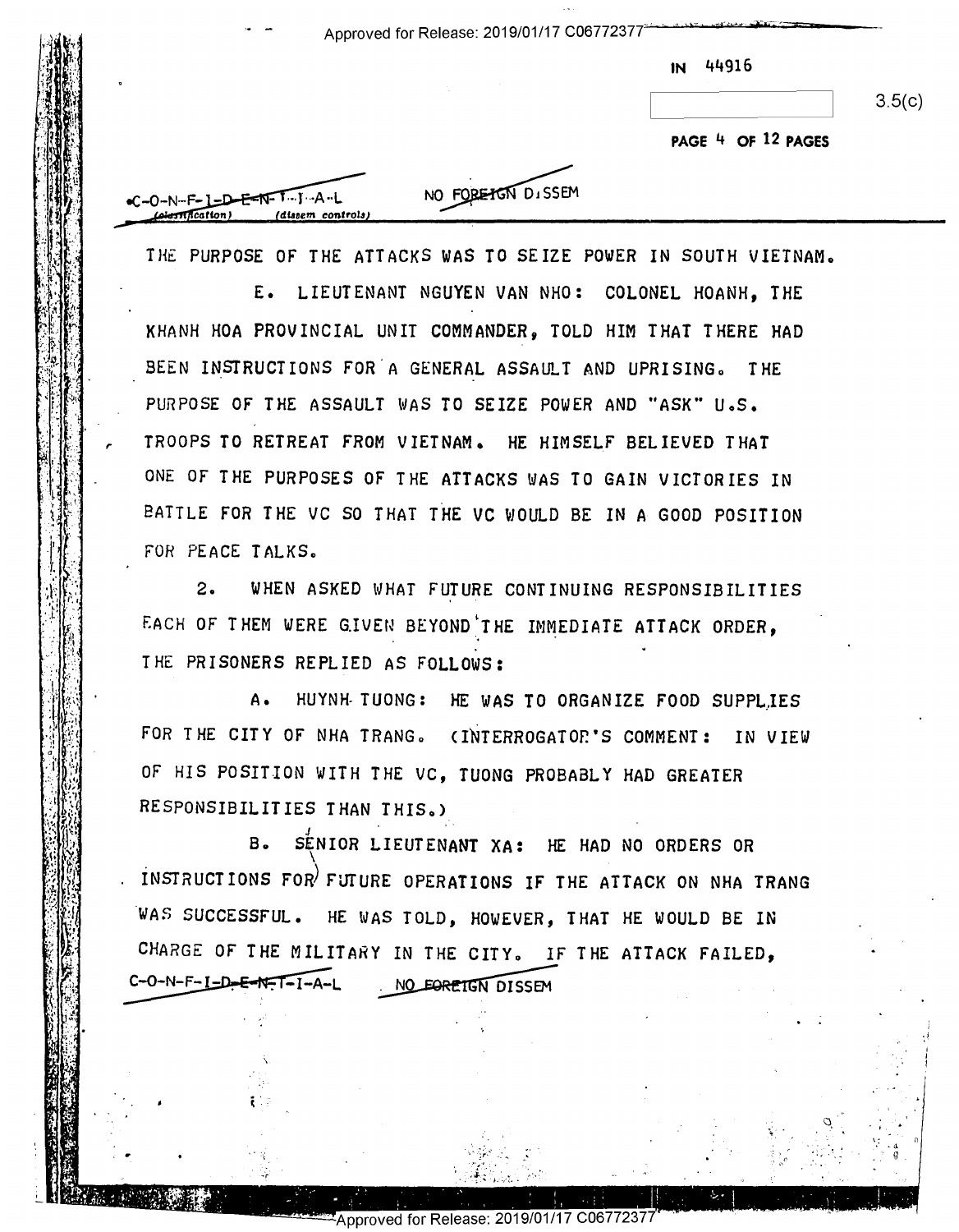|  | 44916<br>IN        |        |
|--|--------------------|--------|
|  |                    | 3.5(c) |
|  | PAGE 5 OF 12 PAGES |        |
|  |                    |        |

HIS ORDERS WERE TO STAY IN THE CITY AND AWAIT FURTHER **INSTRUCTIONS.** 

C. FIRST LIEUTENATN CACH: IF THE ATTACK ON NHA TRANG WAS SUCCESSFUL. HE WAS TO LEAD THE PEOPLE IN A GENERAL UPRISING. ORDER GOVERNMENT OF VIETNAM (GVN) OFFICIALS AND ARMY OF VIETNAM (ARVN) OFFICERS TO GO HOME, AND PUBLICLY EXECUTE THOSE WHO DID NOT COOPERATE. HE WAS ALSO TO ATTACK AND SEIZE THE RADIO STATION AND TO MAKE AN APPEAL TO THE PEOPLE FOR ASSISTANCE. VC ARMED FORCES WOULD BE SENT TO OTHER AREAS AS NEEDED, AND THE ENTIRE STH BATTALION (BN) (OF THE 18/B NVA REGIMENT) WOULD BE SENT TO ANOTHER AREA OUTSIDE NHA TRANG. IN THE EVENT THE ATTACK ON NHA TRANG FAILED, HE AND HIS MEN WERE TO WITHDRAW TO BENH CANG (BP 988555) WHERE HE WOULD MEET AND JOIN THE STH BN.

D. FIRST LIEUTENANT CHIEU: IF THE ATTACKS ON NHA TRANG WERE SUCCESSFUL, HE WAS TO FORM HIS GUERRILLA UNIT TO PROTECT DEMONSTRATORS WHO WHOULD BE GATHERED TO DEMONSTRATE AND HELP SET UP A NEW GOVERNMENT. HE WAS ALSO TO USE HIS GUERRILLAS TO SET UP DEFENSES AROUND SECTOR HEADQUARTERS IN

NO FORE JOINS DISSEM

 $C-O-N-F-I-D-E-AFT-I$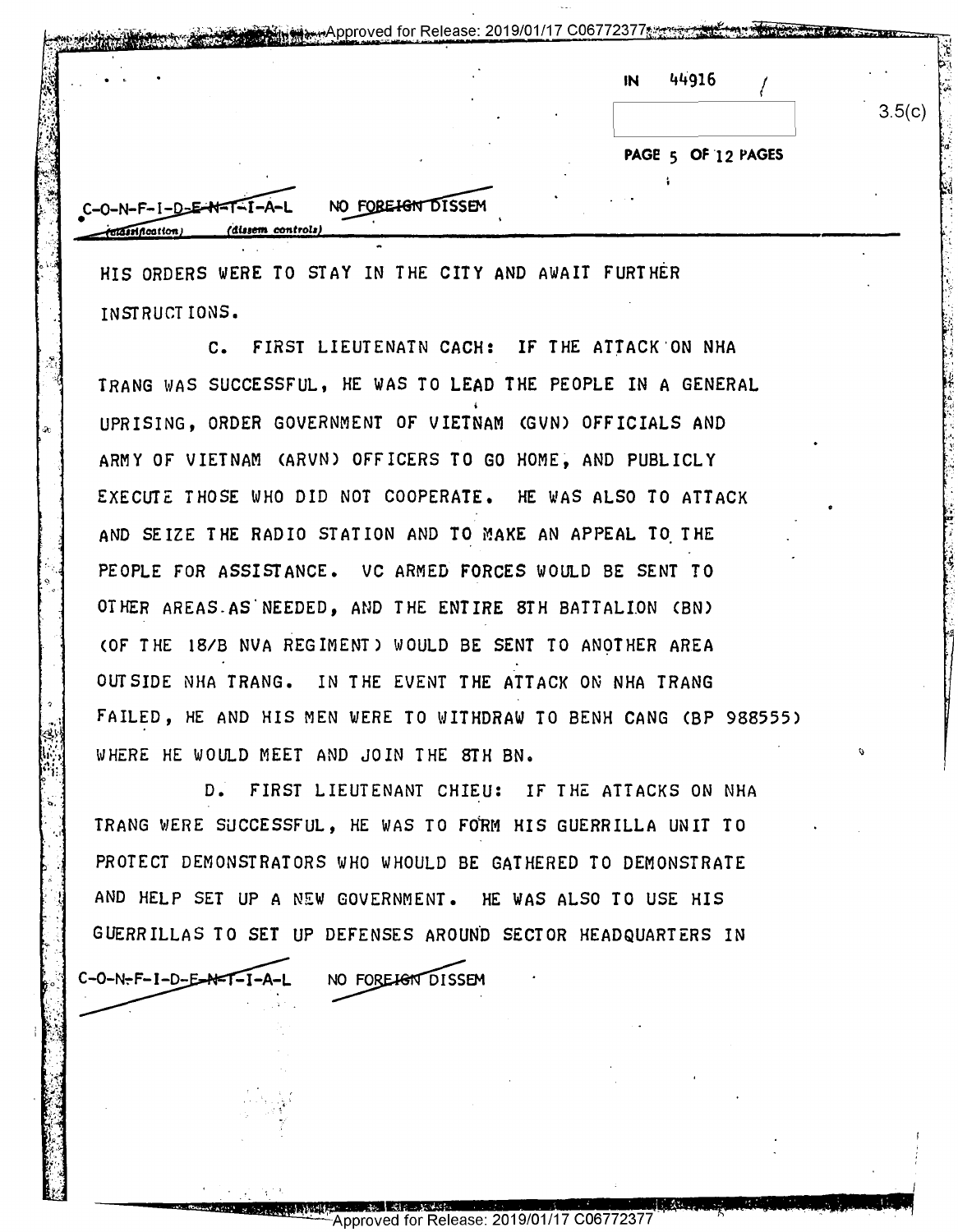| N | 44916 |  |
|---|-------|--|
|   |       |  |

 $3.5(c)$ 

PAGE 6 OF 12 PAGES

NO FORE<del>IGN</del> DISSEM  $C-O-N-F-I-D-E-NF-T-I-A-L$  $T_{\text{classification}}$ (dissem controls)

ORDER TO PROTECT THE VC IN THEIR POLITICAL PROPAGANDA EFFORT. IN THE EVENT OF FAILURE. HE WAS TO WITHDRAW TO THE LC VOI AREA WITHIN VINH NGOC VILLAGE (CP 022551) AND CONTACT A STAFF OFFICER FOR NEW INSTRUCTIONS.

E. LIEUTENANT NHO: HE HAD NO ORDERS FOR FUTURE OPERATIONS.  $3<sub>n</sub>$ WHEN ASKED IF THEY WERE TOLD, AND IF THEY BELIEVED, THAT THE POPULATION WOULD JOIN IN A GENERAL UPRISING AGAINST GUN AND AMERICAN FORCES, THE PRISONERS REPLIED AS FOLLOWS:

Approved for Release: 2019/01/17 C06772377

HUYNH TUONG: HE WAS TOLD THAT THE POPULATION  $A<sub>o</sub>$ WOULD JOIN THE GENERAL UPRISING, AND HE BELIEVED THAT THEY WOULD IN MOST AREAS. BECAUSE OF THE ABSENCE OF STRONG POLITICAL FEELING AMONG THE PEOPLE OF KHANH HOA PROVINCE. HOWEVER, HE DID NOT EXPECT TO RECEIVE MUCH HELF FORM NHA TRANG RESIDENTS.

SENIOR LIEUTENANT XA: POLITICAL CADRES TOLD  $B<sub>n</sub>$ HIM THAT AFTER REVIEWING THE SITUATION THEY BELIEVED THAT THE POPULATION WOULD JOIN IN THE ATTACK BY STAGING DEMONSTRATIONS. HE HIMSELF BELIEVED THAT THAT WOULD BE THE CASE.

C. FIRST LIEUTENANT CACH: HE WAS TOLD THAT THE PEOPLE WOULD JOIN THE VC FORCES IN A GENERAL UPRISING AGAINST C-O-N-F-I-D-E-N-I-I-A-L NO FOREIGN DISSEM.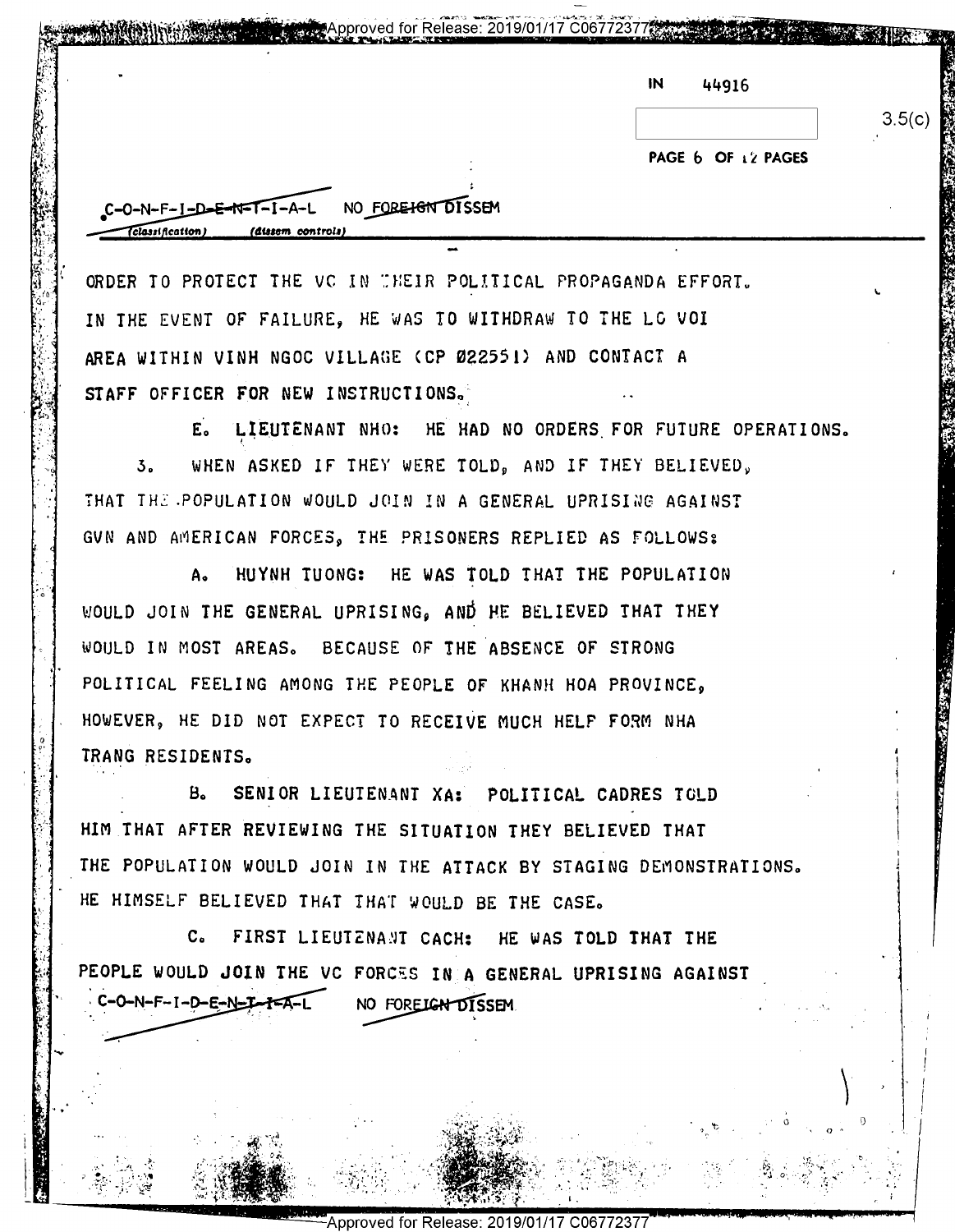|                           | $\mathcal{L}_\mathrm{B} \sim 4$ | 44916<br>IN       |        |
|---------------------------|---------------------------------|-------------------|--------|
|                           |                                 |                   | 3.5(c) |
|                           |                                 | PAGE / OF LZPAGES |        |
|                           |                                 | $\sim$ $\sim$     |        |
| $C-O-N-F-J-D-E-N-T-I-A-L$ | NO FORE IGN DISSEM              |                   |        |

THE GVN AND THE AMERICANS. HE SAID THAT FOR REASONS HE

COULD NOT PUT INTO WORDS, IT WAS HARD FOR HIM TO BELIEVE THE PEOPLE WOULD HELP THE VC.

D. FIRST LIEUTENANT CHIEU: HE WAS TOLD THAT THE PEOPLE WOULD OFFER THEIR ASSISTANCE TO THE VC. HE BELIEVED THAT IF SECTOR HEADQUARTERS WERE DESTROYED, THEN THE RADIO STATION WERE CAPTURED, AND THEN NEWS OF THE GVN DEFEAT WERE BROADCAST, THE PEOPLE WOULD SUPPORT THE VC REVOLUTION.

E. LIEUTENANT NHO: HIS COMMANDERS TOLD HIM; AND HE HIMSELF BELIEVED, THAT THE POPULATION WOULD JOIN IN A GENERAL UPRISING AND SUPPORT THE VC BY DEMONSTRATIONS.

ASKED WHAT ACTUAL SUPPORT THEY RECEIVED FROM THE  $4.$ PEOPLE. THE ANSWERS WERE:

A. HUYNH TUONG: VC FORCES RECEIVED ALMOST NO HELP FROM THE POPULACE.

B. SENIOR LIEUTENANT XA: SO FAR AS HE KNEW PEOPLE DID NOT SUPPORT THE VC.

C. FIRST LIEUTENANT CACH: THE PEOPLE GAVE NO SUPPORT TO THE VC BECAUSE THEY WERE TOO BUSY TRYING TO CELEBRATE TET.

D. FIRST LIEUTENANT CHIEU: THE PEOPLE PROVIDED NO C-O-N-F-I-D-E-N-T-I-A-L NO FOREIGN DISSEM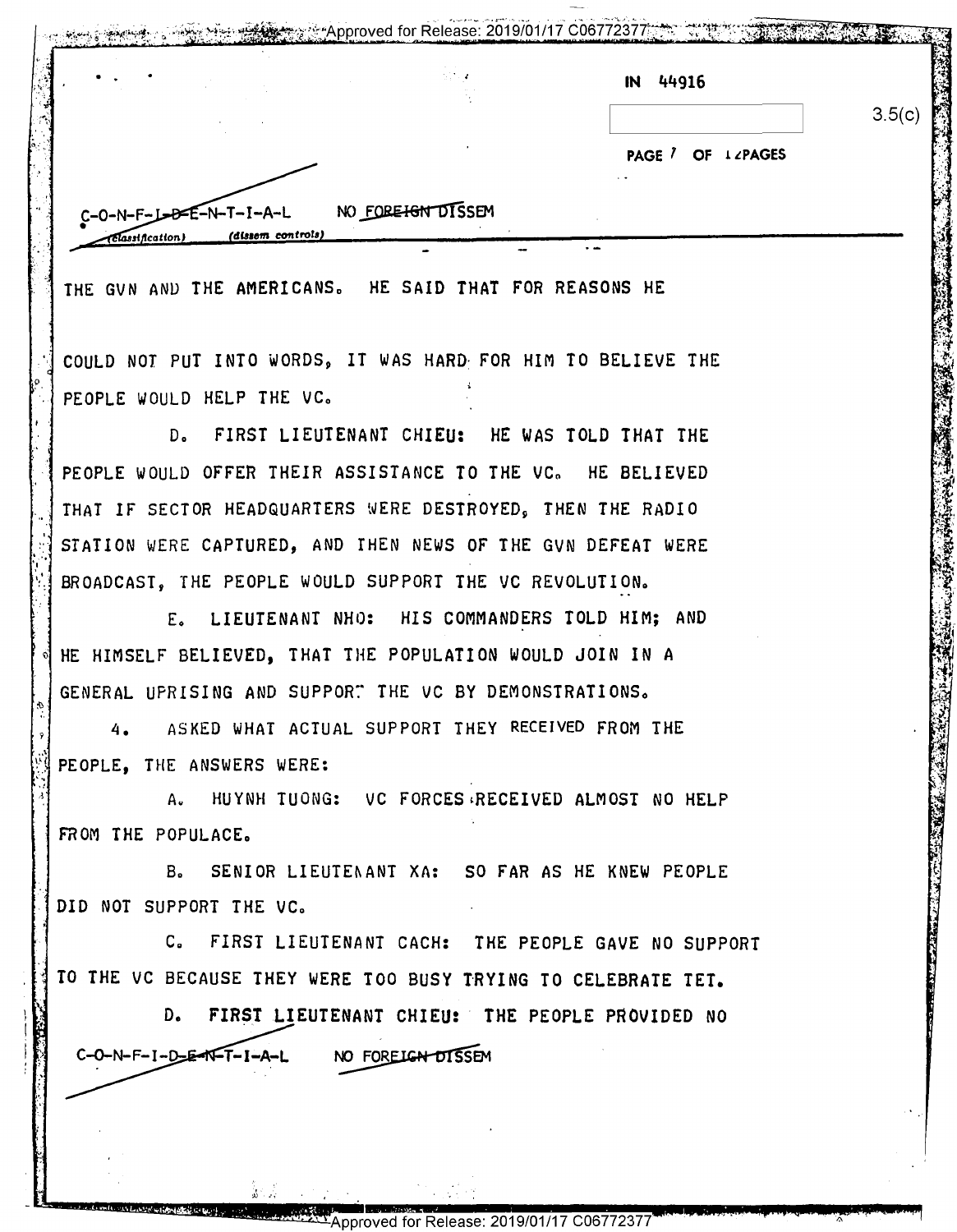| N | 44916 |  |
|---|-------|--|
|---|-------|--|

PAGE 8 OF 12 PAGES

 $3.5(c)$ 

 $C-O-N-E-L-D-E-N-T-I-{\textstyle\bigwedge} -1$ (dissem control

 $C-O-N-F-I - D - E F N - T - I - A - L$ 

NO FOREIGN DISSEM

Approved for Release: 2019/01/17 C06772377

SUPPORT BECAUSE THE PEOPLE HAD NOT HAD ENOUGH CONTACT WITH REVOLUTIONARY IDEAS. THE VC HAD NOT HAD ENOUGH TIME TO EDUCATE THEM. FLEEING THE CITY HE TRIED TO BUY AN INCENSE STICK AND A BOTTLE OF BEER. BUT WAS RECOGNIZED AS A VC AND THE SHOPOWNER WOULD NOT SELL TO HIM. THE PEOPLE WERE DIRECTLY RESPONSIBLE FOR THE ARREST OF MANY VC.

E. LIEUTENANT NHO: THE PEOPLE GAVE NO SUPPORT TO THE VC. ASKED IF THEY WERE LED TO BELIEVE THAT THE VC/NVA  $5<sub>n</sub>$ ATTACKS IN THE SOUTH WOULD BE SUPPLEMENTED BY MAJOR OFFENSIVE ACTION IN THE NORTH AT KHE SAN OR THE DEMILITARIZED ZONE (DMZ), THE PRISONERS REPLIED THAT THEY HAD NOT BEEN TOLD THIS WOULD HARPEN. HUYNH TUONG REMARKED, HOWEBER, THAT THE VC WERE VERY HAPPY TO HEAR THAT 52,000 ARVN TROOPS WERE BEING SENT TO THE DMZ TO REPLACE AMERICAN TROOPS. BECAUSE IF THE AMERICAN TROOPS COULD NOT CONTROL THE SITUATION. HOW COULD. THE ARVN? FIRST LIEUTENANT CHIEU REPLIED THAT HOANH, THE COMMANDING OFFICER OF THE KHANH HOA PROVINCIAL UNIT, HAD TOLD HIM THAT EVERY PROVINCE CAPITAL WOULD COME UNDER ATTACK.

ASKED IF THEY WERE AWARE OF ANY EFFORT TO ORGANIZE  $6.$ "ALLIANCE FOR PEACE AND DEMOCRACY" AS A COALITION MOVEMENT TO.

NO FOREIGN-DISSEM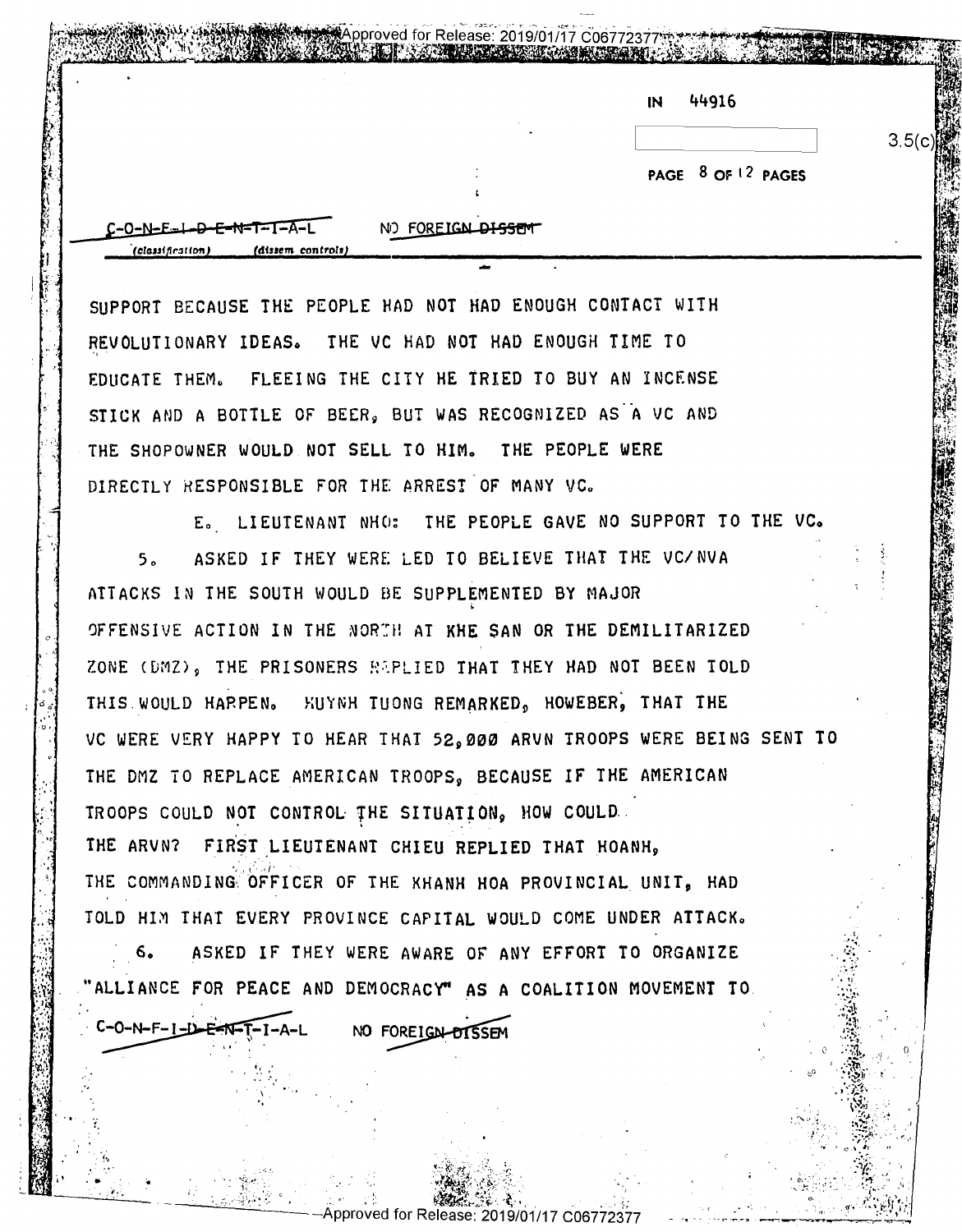|  | 44916<br>IN        |        |
|--|--------------------|--------|
|  |                    | 3.5(c) |
|  | PAGE 9 OF 12 PAGES |        |

NEGOTIATE WITH THE NATIONAL LIBERATION FRONT (NLF), THE PRISONERS MADE THE FOLLOWING REPLIES:

HUYNH TUONG: HE HAD FIRST HEARD OF THE ALLIANCE  $A_{\bullet}$ FOR PEACE AND DEMOCRACY AT A COMMITTEE MEETING IN EARLY DECEMBER 1967. AT THAT MEETING. HE AND ABOUT

40 OTHER MILITARY AND POLITICAL CADRES WERE INSTRUCTED ON HOW TO ORGANIZE THIS FRONT. ALL ELEMENTS WHO WOULD OPPOSE THIEU AND KY, INCLUDING HIGH-LEVEL GVN OFFICIALS SUCH AS PROVINCE CHIEFS. COULD JOIN THE FRONT. THE VC HAD NOT ORGANIZED THE FRONT IN KHANH HOA PROVINCE BECAUSE THAT COULD BE DONE ONLY WHERE THE VC DOMINATED THE SITUATION. IF THE VC HAD HELD NHA TRANG. THE VC WOULD HAVE ORGANIZED THIS FRONT IMMEDIATELY. ALLIANCE FOR PEACE AND DEMOCRACY WAS NOT THE NAME OF THE FRONT; IT WAS WHAT THE FRONT WAS. THE ACTUAL NAME OF THE FRONT WOULD BE CHOSEN LATER. TUONG SAID THAT HE HAD HEARD OVER THE RADIO THAT THE FRONT HAD BEEN FORMED IN BAN ME THUOT, DARLAC PROVINCE AND IN SAIGON, AND THAT THE FRONT IN SAIGON WAS CALLED "ALLIANCE FRONT FOR PEOPLE, PEACE, AND DEMOCRACY IN SOUTH VIEINM.

 $C-O-N-F-I-D=E-NF-T-I-A-L$ 

NO FORE<del>IG</del>N DISSEM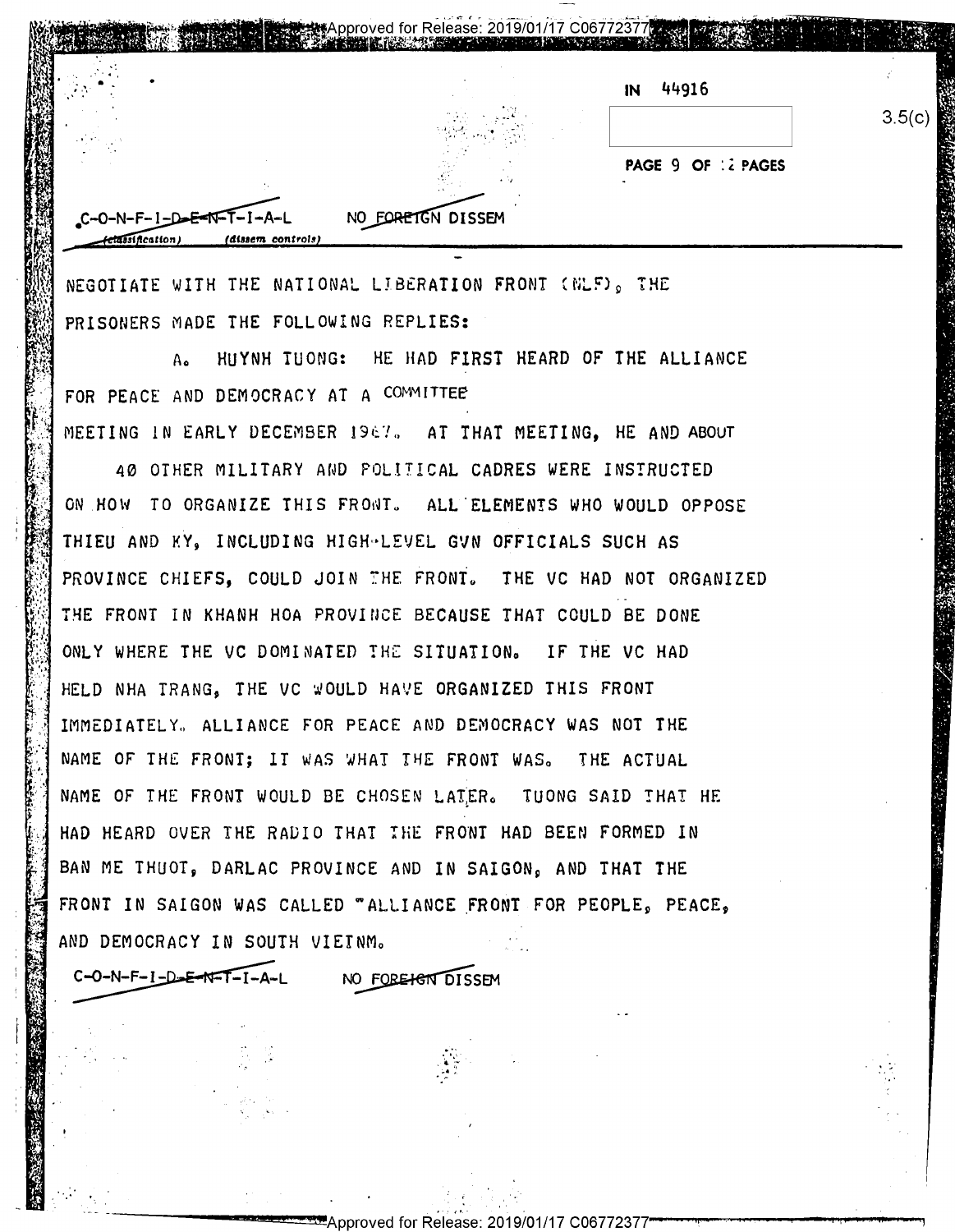|                     | 3.5(c) |
|---------------------|--------|
| PAGE 10 OF 12 PAGES |        |

SENIOR LIEUTENANT XA: THE NLF HAS FORMED AN  $B<sub>z</sub>$ ORGANIZATION CALLED "LIEN HIEP LUC LUONG DAN TOC. DAN CHU VA HOA BINH" (ALLIANCE OF THE PEOPLE'S FORCES FOR DEMOCRACY AND PEACE). THE ORGANIZATION IS TO GATHER ENOUGH POPULAR SUPPORT TO FORCE THE PRESENT GOVERNMENT IN SOUTH VIETNAM OUT OF POWER AND TO PUT IN POWER A NEW GOVERNMENT WHICH WOULD THEN ACCEPT A COALITION GOVERNMENT.

C. FIRST LIEUTENANT CHACH: HE BELIEVED THAT THE PURPOSE OF THE ATTACK WAS TO INDUCE THE VC ARMED FORCES TO SUPPORT THE VC POLITICAL STRUCTURE WHICH WOULD THEN SET UP A GOVERNMENT COMPULED OF ALL VC PARTIES AND THE BEST MILITARY OFFICERS. THE PRIMARY PURPOSE OF THIS NEW GOVERNMENT WOULD BE TO FORCE THE U.S. TO CHANGE ITS POLITICAL STAND IN SOUTH VIETNAM.

D. FIRST LIEUTENANT CHIEU: HE WA NOT AWARE OF ANY EFFORTS TO ORGANIZE AN ALLIANCE FOR PEACE AND DEMOCRACY.

E. LIEUTENANT NHO: HE HAD NOT BEEN TOLD ABOUT THIS FRONT. 7. ASKED IT THEY WERE AWARE OF ANY PLANS FOR FOLLOW-UP STEPS IN THE CURRENT STRATEGY AND IF SO, WHAT WERE THEY, THE PRISONERS ANSWERED:

NO FOREIGN DISSEM

 $C - O - N - F - I - D - E - N - T - I - A - L$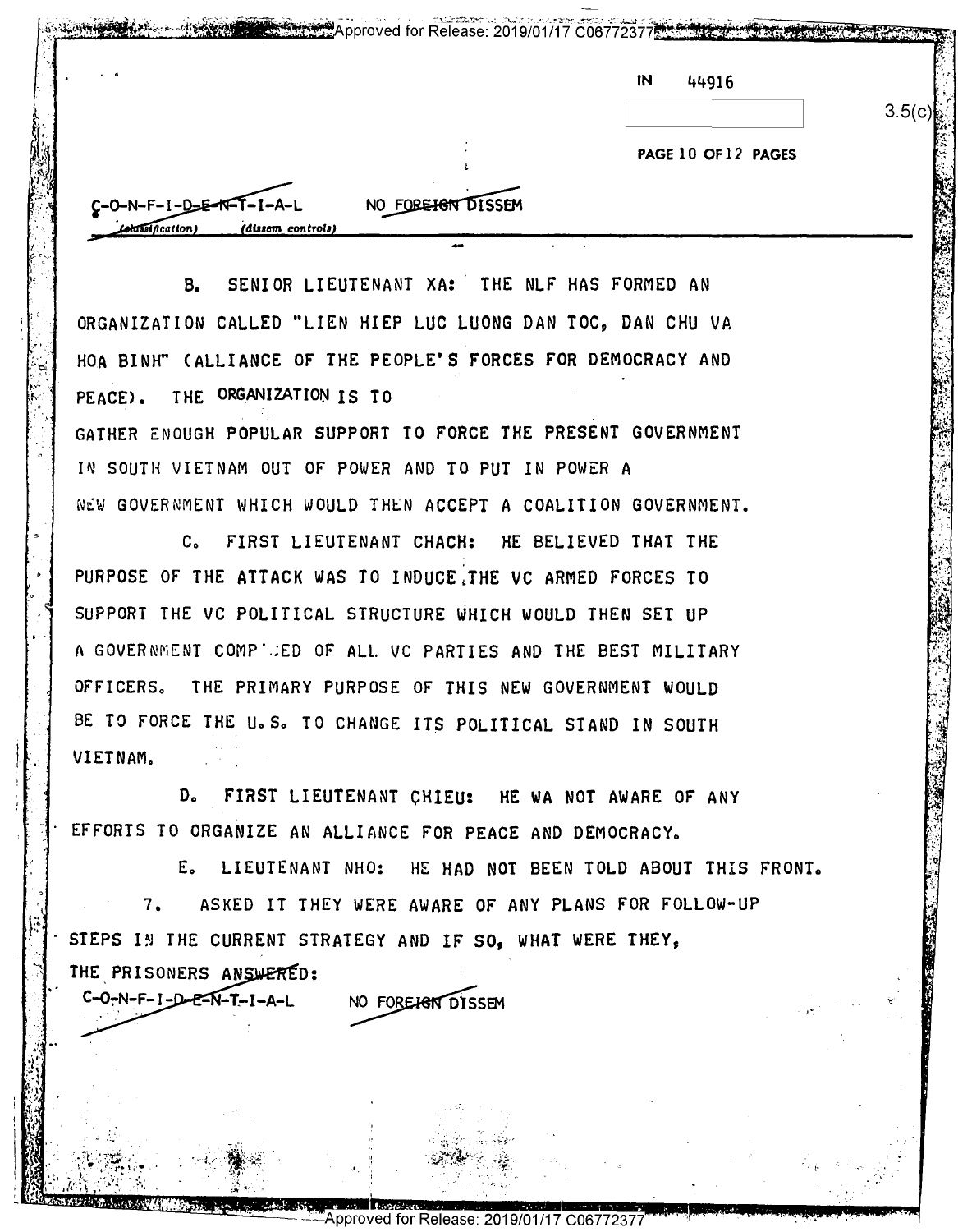|                | Contract and a contract that the second communication is a contract of the contract of the communication of the |   |    |       |  |
|----------------|-----------------------------------------------------------------------------------------------------------------|---|----|-------|--|
|                |                                                                                                                 | . |    |       |  |
|                |                                                                                                                 |   |    |       |  |
| <b>Card St</b> |                                                                                                                 |   |    |       |  |
|                |                                                                                                                 |   |    |       |  |
| .              |                                                                                                                 |   |    | 44916 |  |
|                |                                                                                                                 |   | IN |       |  |
|                |                                                                                                                 |   |    |       |  |
|                |                                                                                                                 |   |    |       |  |

'q'\\_.""'"'\*.'.. - - ~-~.\_ - .rT- -- -- <sup>~</sup> T-T'T-'fl-"m'l-"T' 1" "'-"'\*'-"""'" 'T" "4'" :5 ,, .\_ " '1.1..':\_l';-,TAIPEI-EMA? ' pproved for Release: 2019/01/17 syfiggwfiArm/'1'";- {3%

|<br>|<br>|

| 3.5(c) |
|--------|
|        |

**PAGE** J. **l OF** 12 **PAGES**  PAGE 11 OF 12 PAGES

'- ' a 6'- .n'. '.. '3 , \_ u {:\_. i. "'\_14 .., 1.5-.- '. ' . n. \_ I'I r): .\_',- -\_- . \_ \_- u .. LL. . -\_ \_ t {E'- 'r'%. 1.. "A! Ii - 1 "" I." '- " L-'-" f-\_ :'Jdl '.\_ : ml. . '1-

 $\mathbf{S}$ .\_, y. ; .... -"';-r Riff—4; -'| I '.'\_ -s \_.

 $m$  controls)

. "'.- ("I <sup>I</sup> '\\_ 10:"... \.1"'.I' .- 1.111"; " .f-\_ \_\_ \_,n\_ (a . Ha. .'\_ ' | :"'-~ "if" uw "fii'H-'H .fi!;\$.1¥5¥'-'-H'-'-r~'flb ' " TM" ' ' I . . '

 '. 1- 1.

I'l

,'

I.

 $\sum_{i=1}^N \left\{ \begin{array}{c} 0 \\ 0 \end{array} \right\}$ 

 $\begin{bmatrix} 2 & 1 \ 3 & 4 \end{bmatrix}$ 

 $\mathcal{L} \left( \mathcal{L} \right)$  $: \mathbb{R}^n$  $\lceil \cdot \rceil$ 

--—- 11;".-— .- .. —- —~ ——v\_..-...—-—--—-I-I--" --—-—— v15- 1' . \_. \_ - Ik. .' " -..,-F" ."J. g- .— ' .<br>- - a... Jl'Le – a... Jl'Le – a... Jl'Le – a... Jl'Le – a... Jl'Le – a... Jl'Le – a... Jl'Le – a.. Jl'Le – a.<br>- - a... Jl'Le – a... Jl'Le – a... Jl'Le – a... Jl'Le – a... Jl'Le – a... Jl'Le – a... Jl'Le – a.. Jl'Le – a

:31».

 $E_{\mathcal{A}}$ 

 $\frac{1}{2}$ .  $\frac{1}{2}$ 

 $\chi$ '4' 9.9"." . '

 $\frac{1}{2}$ 

## NO FOREIGN DISSEM

A. HUYNH TUONG: IF' THE CURRENT STRATEGY SUCCEEDS, A. HUYNH TuONC: IF THE CURRENT STRATEGY SUCCEEDS, TH.ERE WILL BE PEACE. THERE MILL BE PEACE.

8. SENIOR LIEUTENANT XA: HE WAS NOT AWARE OF ANY B. SENIOR LIEUTENANT XA: HE HAS NOT AVARE OF ANY FURTHER MOVES.

C. FIRST LIEUTENANT CACH: HE WAS UNAWARE OF ANY C. FIRST LIEUTENANT CACH: HE HAS UNAVARE OF ANY FUTURE PLANS, BUT STATED THAT THE VC FORCES COULD CONTINUE TO FIGHT.

D. FIRST LIEUTENANT CHIEU: AN UNIDENTIFIED PERSON D. FIRST LIEUTENANT CHIEU: AN UNIDENTIFIED PERSON TOLD HIM THAT AFTER SUCCESS, THE HARD CORE COMMUNIST ELEMENTS TOLD HIM THAT AFTER SUCCESS, THE HARD CORE COMMUNIST ELEMENTS IN SAIGON WOULD ISSUE NEW AND FURTHER ORDERS. IN SAIGON WQULD ISSUE NEW AND FURTHER ORDERS.

E. LIEUTENANT NHO: HE DID NOT KNOW ANYTHING ABOUT FUTURE VC PLANS. FUTURE VC PLANS. '1' .<br>|-<br>|-<br>|-

8. ASKED HOW THEY EXPECTED THE NLF AND/OR HANOI TO 3. ASKED HOV THEY EXPECTED THE NLF AND/OR HANOI T0 EXPLAIN THE FAILURE OF CURRENT MILITARY ACTIVITIES, IF IN EXPLAIN THE FAILURE OF CURRENT MILITARY ACTIVITIES, IF IN FACT CURRENT MILITARY STRATEGY FAILS TO ACHIEVE VC MILITARY FACT CURRENT MILITARY STRATEGY FAILS TO ACHIEVE VC MILITARY  $\sim$  0BJECTIVES, THE PRISONERS REPLIED:

A. HUYNH TUONG: HE DID NOT KNOW. HE BELIEVED A. HUYNH TUONG: HE DID NOT KNOV. HE BELIEVED CURRENT VC MILITARY ACTIVITIES HAD BEEN SUCCESSFUL BECAUSE  $\mathbb{N}\!\!\!\!\mathbb{N}\!\!\!\!\mathbb{N}\!\!\!\!\mathbb{N}\!\!\!\mathbb{N}$  . The nLF radio had announced many victories and the fronts HAD BEEN ESTABLISHED. HAD BEEN ESTABLISHED.<br>
C-0-N-F-I-D-E-N-T-I-A-L NO FOREIGN DISSEM  $-2F - N - T - I - A - I$  NO NO FOREIGN DISSEM

 $\mathcal{L} = \mathcal{L} \times \mathcal{L}$  . The set of  $\mathcal{L} = \mathcal{L} \times \mathcal{L}$ 

 $\sim$  .  $\sim$   $\sim$ 

 $\mathcal{L}_{\mathcal{F}}$ 

2""